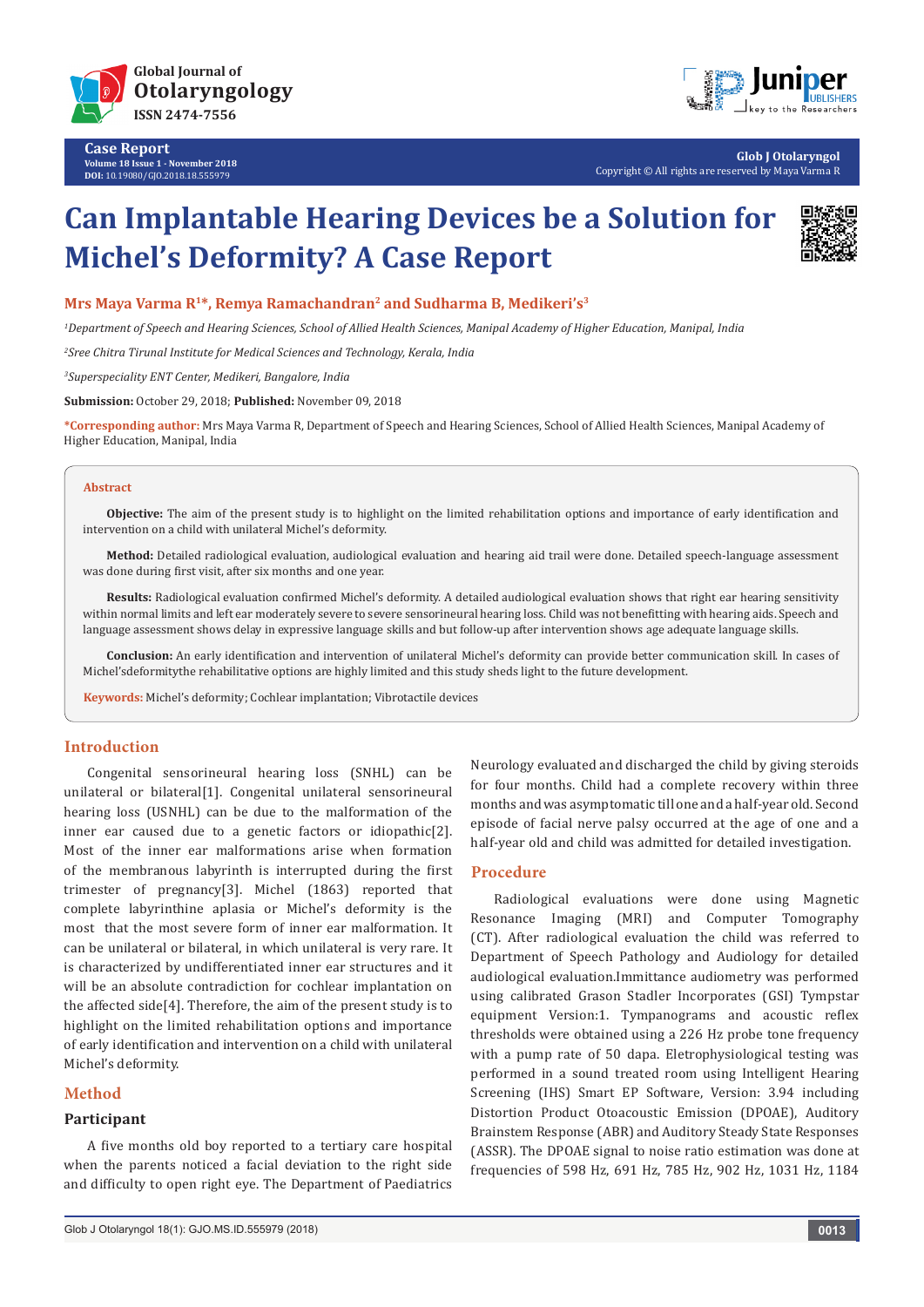Hz, 1371 Hz, 1594 Hz, 1816 Hz, 2098 Hz, 2402 Hz, 2754 Hz, 3152 Hz, 3621 Hz, 4184 Hz, 4816 Hz, 5496 Hz, 6340 Hz and 7277 Hz. Threshold estimation was done using a click stimulus with a repetition rate of 11.1/sec. The electrode sites were cleaned using NuPrep skin preparation gel to bring the impedance within acceptable limit and a Ten 20 conductive gel was used for creating a favoring condition for the electrodes to pick the responses from the skin. Etymotic ER-3 earphones were used for stimulus presentation and gold cup electrodes were employed. ASSR was performed using the default settings and stimulus was delivered using the same transducers as of BERA.

## **Speech and Language assessment and Intervention**

A detailed speech and language assessment was carried including details of birth history, developmental history and speech and language development. Case history shows that there was no significant birth history, age appropriate motor development and social interaction skills. Speech and language evaluation was done by observing the child during an interaction session with the clinician, mother and other family members. Formal language assessment was done using Receptive Expressive Emergent Language Scale (REELS) - 3. The child was enrolled for speech and language intervention for six days per week with each session extending upto one hour. The goals taken were to work upon the expressive language skills. Speech and Language skills were re-evaluated after six months and one year after the initiation of therapy.

## **Results**

MRI findings showed Internal Auditory Meatus (IAM), cochlea and semicircular canal (SCC) appear normal on the right side. On the left side VII and VIII cranial nerve appear hypoplastic as compared to right side. The nerves exist the temporal bone though a foreman (IAM) and is placed further caudally, compared to the IAM of right side. On the left side cochlea and SCC canal is not visualized separately and modulus is malformed. MRI results were summarized as hypoplastic VII and VIII cranial nerve with cochlear malformation indicating Michel's deformity. A temporal bone CT scan shows that left side cochlear and vestibule canal not visualized separately and appears as a single cavity, severe stenosis of IAM, facial canal at the descending mastoid part appear shortened. Temporal bone CT scan findings suggested left inner ear malformation with hypoplasia of SCC and common cavity for cochlear and vestibule. Detailed audiological evaluation shows bilateral 'A' type tympanogram indicating a normal conductive pathway with right ear ipsilateral acoustic reflexes present, right ear contralateral acoustic reflexes absent and left ear ipsilatral and contralateral acoustic reflexes absent, DPOAE was present in the right ear indicating of normal outer hair cell (OHC) functioning and left ear DPOAE was absent indicating of OHC dysfunctioning, ABR in the right ear shows Vth peak was present till 30 dBnHL with good morphology, amplitude and replicability and left ear Vth peak was absent till

99 dBnHL with poor morphology, amplitude and replicability, ASSR shows that right ear hearing sensitivity was within normal limits and left ear moderately severe to severe hearing loss. Detailed audiological test battery approach indicated that right ear hearing sensitivity was within normal limits and left ear moderately severe to severe sensorineural hearing loss. Unilateral (left) Hearing Aid Trail (HAT) was done using BernafonInizia 1 Receiver In the Ear (RITE) with power receiver in a sound treated room. Child's responses were observed by occluding the right ear with a hard mould without vent. There was no significant different in the responses with and without HA and parents were counseled regarding the same.Speech and language assessment using REELS- 3 was done during the first visit shows Reception Language Age (RLA) was 16 to 18 months (age adequate) and Expressive Language Age (ELA) was delayed to eight to nine months. Based on the complete speech, language and hearing evaluation the child was diagnosed as expressive language delay with unilateral sensorineural hearing loss associated with Michel's deformity. A follow-up after six months and one years shows that the child's receptive and expressive language was age adequate and child's performance at school was good as reported by the teachers and parents. The parents were also counselled regarding the need of speech and language stimulation and limited amplification options for the left ear hearing loss and importance of preserving hearing in the right ear.

## **Discussion**

Congenital malformation of inner ear and hearing loss is always a challenging factor for medical, speech language pathologist, audiologist and parents. Among this according to Jackler et al. [3] bony malformation including Michel's deformity or complete labyrinthine aplasia is one of the severe forms of congenital inner ear malformation. Literature shows that Michel's anomaly occur due to the arrest of otic placode early in the 3rd week of gestational age[5]. Radiological studies in congenital inner ear malformation show that in Michel's deformity facial nerve palsy is mostly a concomitant condition. Autopsy findings suggest that facial nerve is normally developed but may follow an abnormal course. IAM is either absent or very small if it carriers the facial nerve. Facial nerve may penetrate directly into the temporal bone passing into middle ear through small IAM. In Michel's anomaly neither the labyrinthine portion of facial nerve nor pyramidal eminence is developed. The developmental arrest of the optic placodes of the second brachial arches will lead to inner ear anomalies; however, normal functioning of the facial nerve is independent of the development of inner ear[6]. In the present case facial nerve, exist temporal bone through IAM and is placed caudally. This indicates that the development of facial nerve was normal and function could be affected due to the hypoplasia of IAM, but however the patient recovered from facial nerve palsy and is symptomatic after the medical management.